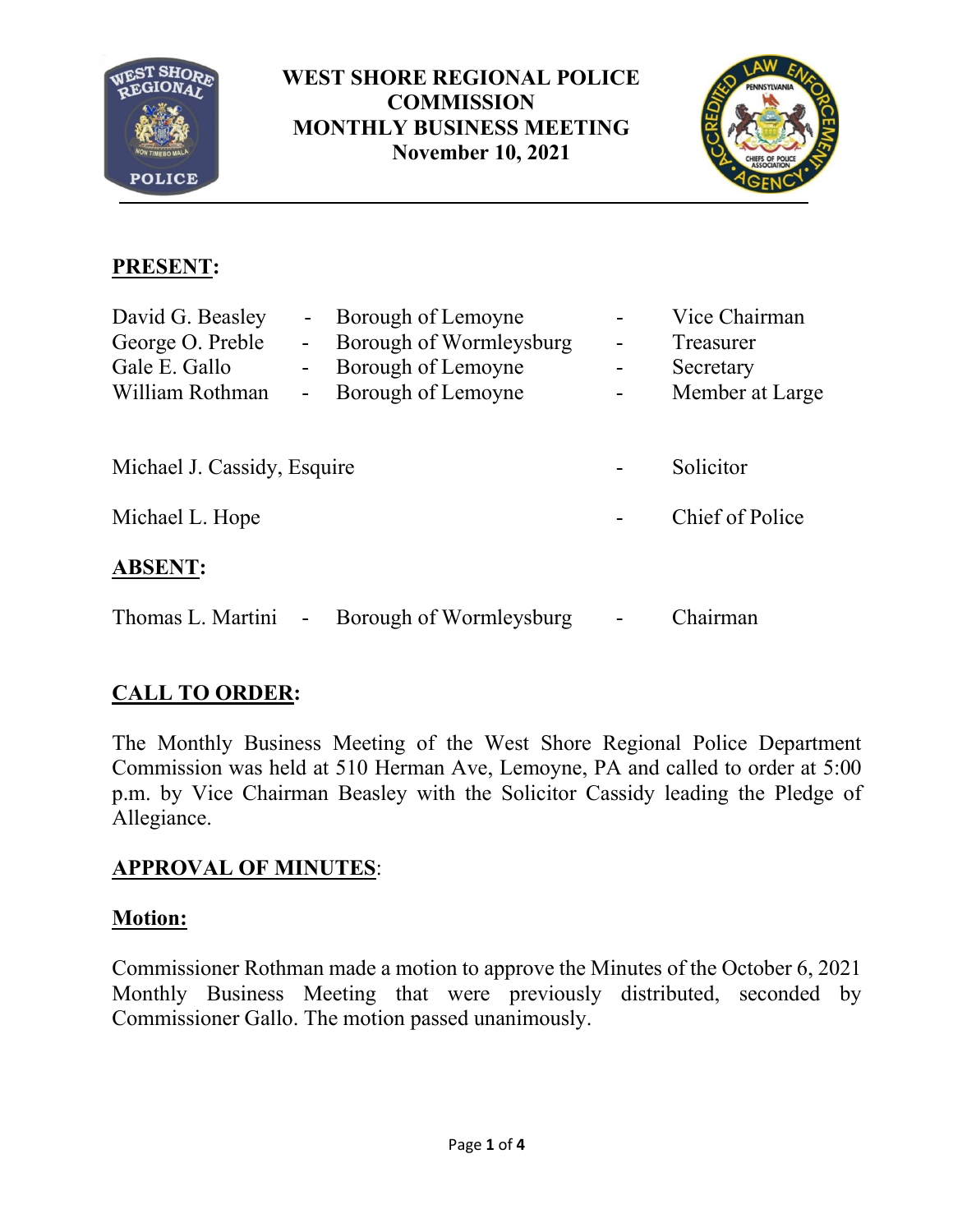#### **CITIZENS/VISITORS:**

Lt. Friel, Officer Conroy, Corporal Hair, and Lemoyne Borough citizen Matthew Salkowski.

### **TREASURER'S REPORT:**

Commissioner Preble reported balances of \$1,043,520.94 in the checking account, \$10,550.05 in the donation checking account and \$11,364.63 in the K9 donation account as of October 31, 2021. Commissioner Preble also reported a balance of \$288,621.44 in the Capital Reserve Fund.

#### **Motion:**

Commissioner Preble made a motion to approve the October 2021 Treasurer's Report and to submit it for audit, seconded by Commissioner Gallo. The motion passed unanimously.

### **APPROVAL OF BILLS:**

| Description                         | Fund                            | Amount      |
|-------------------------------------|---------------------------------|-------------|
| 22806-22828<br><b>Draft Numbers</b> | General Fund (Accounts Payable) | \$43,875.05 |
| 13 Payroll Transactions             | General Fund (10/1/2021)        | \$44,747.74 |
| 13 Payroll Transactions             | General Fund (10/15/2021)       | \$43,625.59 |
| 13 Payroll Transactions             | General Fund (10/29/2021)       | \$43,578.74 |
| <b>9 EFT Transactions</b>           | General Fund (Accounts Payable) | \$6,624.83  |
| 3 Transactions                      | <b>PLGIT Credit Card</b>        | \$383.75    |
| 1 Transactions                      | <b>MERP</b>                     | \$327.00    |

#### **Motion:**

Commissioner Preble made a motion to approve the October 2021 Bills and Payroll Transactions totaling \$183,162.70 seconded by Commissioner Rothman. The motion passed unanimously.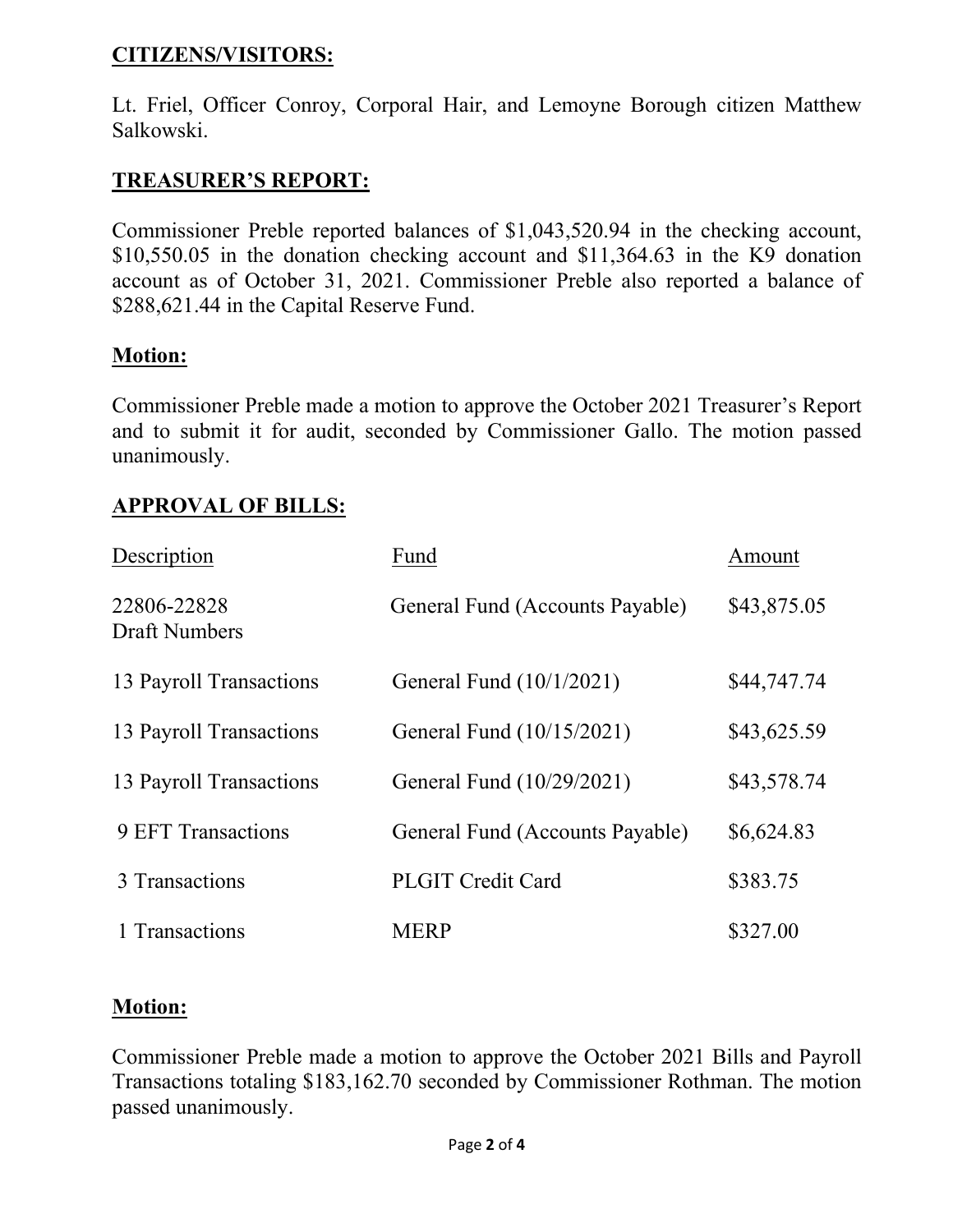## **ITEMS TO DISCUSS:**

No Items to Discuss

### **CHIEF HOPE'S REPORT:**

Chief Hope submitted the following reports to the Commission:

October 2021 Calls for Service

October 2021 Traffic, Criminal, and Ordinance Arrests

October 2021 Statement of Revenues and Expenditures Compared to Budget Report

Administrative Assistant Gatten has received Notary license

## **OFFICER CONROY'S K9 REPORT:**

Officer Conroy reported that he had 0 K-9 usages inside our jurisdictions, 3 K-9 usages to assist outside agencies, 1 training days, 0 PR assignment, 0 K-9-foot patrol details and 0 Other K-9 call during the month of October.

#### **OLD BUSINESS:**

No Old Business

#### **NEW BUSINESS:**

Resolution 2021-001 - Destruction of Municipal Records

#### **Motion:**

Commissioner Preble made a motion to approve Resolution 2021-001 for Destruction of Municipal Records, seconded by Commissioner Rothman. The motion passed unanimously.